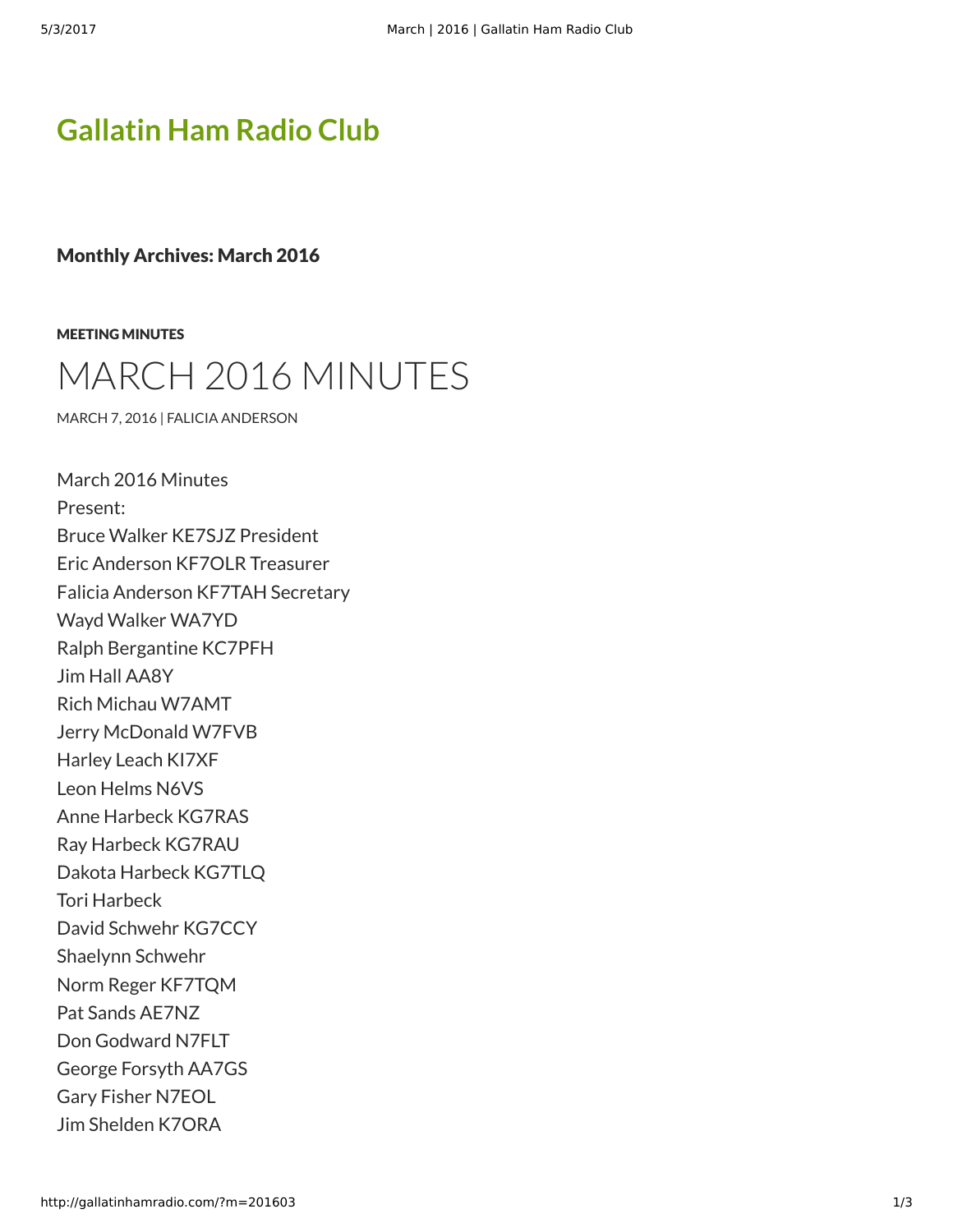Banner Martenson KG7NBW Don Wilson KC7EWZ

Call to Order: Bruce Walker KE7SJZ called the meeting to order @7:00 PM. Followed by introductions Minutes: Minutes approved Treasurer's Report: Eric Anderson KF7OLR- Balance; \$1,297.56 Reminder; 2016 Dues are due: \$20 per person, \$25 for a family, \$10 for a student. No pay pal account at this time Ham test: March 5th ERA: Good. 2016 Dues are due: \$30 SAR: Quiet except for people crashing into trees, History Rock/GPS wrist watch, Overview on predetermined way points School Club: Don Godward N7FLT-School Club Roundup-Thanks for all the help, made just under 500 contacts, had lots of fun and there were 19 kids that participated 88 Net: Wayd Walker WA7YD-light on check-ins Foxhunt: Harley Leach KI7XF-None this weekend, maybe next HF: Not very good Larry Springer K6PJ, MSU Activities: Had second meeting of the season, requested \$ from MSU for toys for the shack

Old Business:

- Christmas Dinner- Went good, had around 30 people
- Sled Dog Races: Nothing new
- CW Class: up in the air
- Cycle Greater Yellowstone August 14-20, 2016: Ron Glass WN7Y is asking if there is any interest in helping
- Club Website: New administrator, Robin Hickman KG7RAV. There were questions about a scanned invoice

• Discussion for donating money to the Ham School Club @ Chief Joseph at Februarys meeting, answer to this is: VE Money can only go to anything for testing, cannot donate to school

New Business:

Announcements:

- Remembered KB7KB, who unfortunately passed away
- George Forsyth AA7GS: Changes to ARRL, plans to redistricting MT and WY so be looking for ballots in mail. There is a MT traffic net/3.910 00.30

Meeting Adjourned @ 7:57 PM